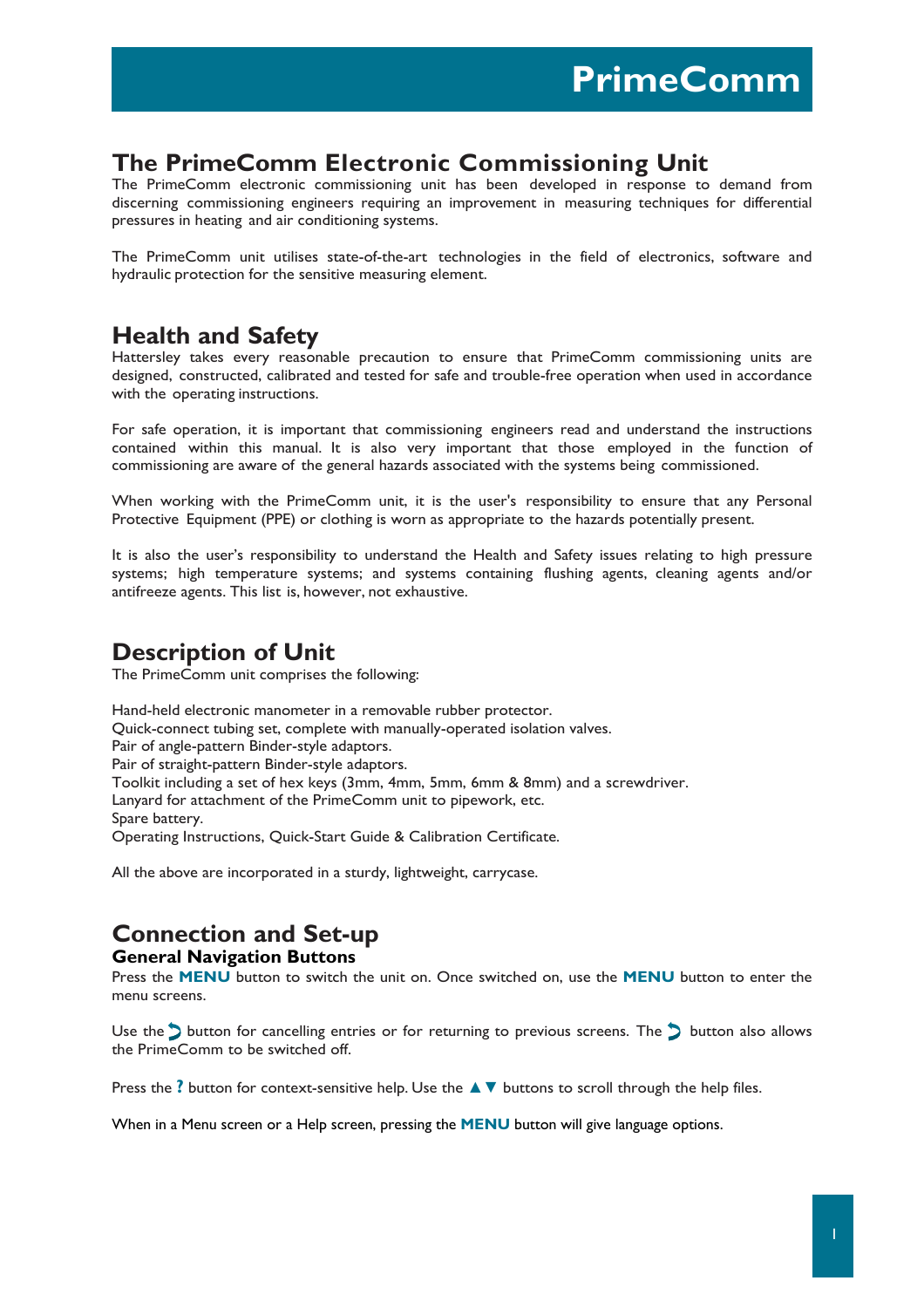

## **System Defaults**

The PrimeComm unit has been set up with default values for all the editable functions as follows:

Language = English Flow Alerts = Disabled **Pressure = kPa** Back Light Timer = 5 minutes **Flow = l/s Auto-off Timer = 5 minutes Specific Gravity = 1.00 Update Time = 1 second Design Flow = 0 l/s** Sample Time = 3 seconds **Target Flow = 0% View Size As = mm**

Details of how to change these settings are provided in the various sections of this manual.

#### **Automatic Alerts**

Some automatic alerts may, on occasion, be displayed on the message bar at the top of the screen as follows:

**Zero DP** SG (when specific gravity is not set to 1.0)<br>
Low Battery High Temp (when internal temp. is high) High Temp (when internal temp. is high) **Change Battery**

#### **Connection**

Note: each connection tube is fitted with an isolating valve and it is a matter of personal preference whether the tubes are used with the isolating valves adjacent to the PrimeComm unit or adjacent to the subject measuring valve.

- 1. Before starting, ensure that:
	- a. Neither tube is connected to the PrimeComm unit, and
	- b. Both isolating valves on the connection tubes are in the **CLOSED** position.
- 2. Select the correct connection adaptors for the device being measured and attach them to the connection tubes.
- 3. Attach the connection adaptor on the red connection tube to the high-pressure test point on the subject measuring valve.
- 4. Attach the connection adaptor on the blue connection tube to the low-pressure test point on the subject measuring valve.
- 5. Ensure that the equalising valve on the PrimeComm unit is **OPEN** (turn anti-clockwise) and then attach the PrimeComm to the free ends of the red and blue connection tubes.
- 6. Open the isolating valves on the connection tubes. The differential pressure across the subject measuring valve will generate flow through the connection tubes – from the high-pressure side to the low-pressure side – and expel any air from inside the tubes.
- 7. Close the isolating valves on the connection tubes.
- 8. Press the **ZERO** button to set the datum at zero (if the unit is being subjected to an extreme temperature change at this point, the datum may drift from zero as the internal temperature of the unit changes and, in these circumstances, it will be necessary to repeat this process until the internal temperature stabilises and a zero datum is maintained).
- 9. Open the isolating valves on the connection tubes.
- 10. Close the equalising valve.
- 11. The PrimeComm unit will now be reading differential pressure.

Please remember that the default setting for the Auto-Off Timer is 5 minutes i.e. the PrimeComm will automatically switch off after 5 minutes of inactivity. If this happens, simply press the **MENU** button to switch the unit on again.

#### **IMPORTANT SAFETY NOTE:**

**For safe removal of the PrimeComm unit, ensure that the equalising valve is OPEN before CLOSING the isolating valves on the connection tubes. The PrimeComm unit and the connection tubes can now be safely removed from the subject measuring valve.**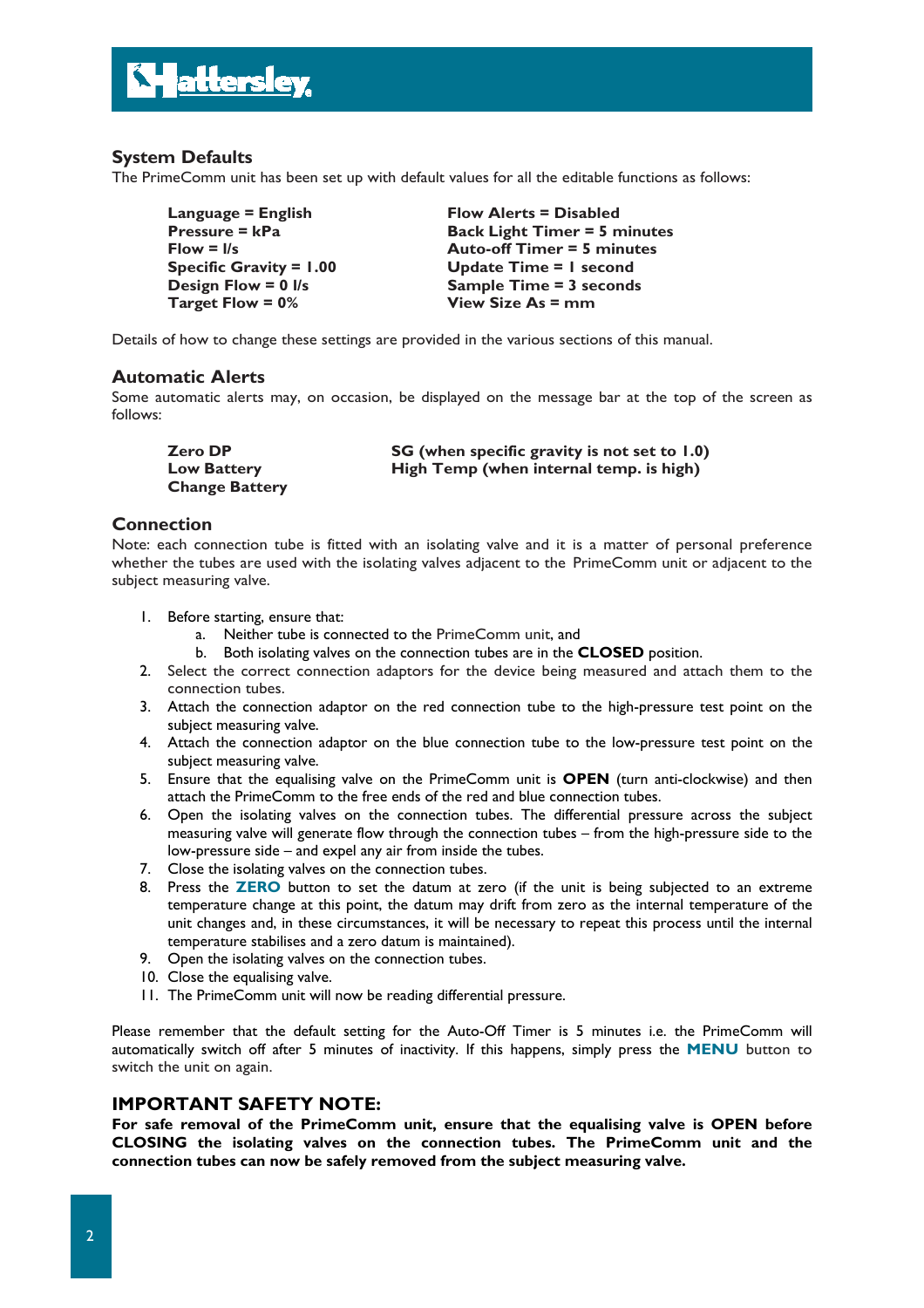## **Menu System**

The PrimeComm unit has been designed with five menus for ease of use.

| <b>Main Menu</b>      | <b>Units Menu</b> | <b>Display Menu</b> | <b>Damping Menu</b> | <b>Advanced Menu</b>    |
|-----------------------|-------------------|---------------------|---------------------|-------------------------|
| Select Valve          | Pressure          | Flow/Pressure       | <b>Update Time</b>  | <b>Flow Alerts</b>      |
| <b>Valve Position</b> | Flow              | Multi display       | Sample Time         | <b>Back-Light Timer</b> |
| Design Flow           |                   | Pressure            |                     | Auto-Off Timer          |
| Target Flow           |                   | About               |                     | View Size As            |
| <b>Pipe Size</b>      |                   |                     |                     |                         |
| <b>User Kys</b>       |                   |                     |                     |                         |
| Change SG             |                   |                     |                     |                         |

The menu system is accessed using a single press of the **MENU** button. Then use the **◄►** buttons to scroll through the available menus.

When the correct menu is shown on the screen, use the **▲▼** buttons to select the correct function, which is then accepted using the  $\checkmark$  button.

Menu functions that require a numeric value to be added use a system which is best described using the following example:

#### **Example – Setting the design flow to 1.05 l/s.**

**MENU** selects the Main Menu option

- ▼▼ moves the cursor down to the Design Flow option
- $\checkmark$  accepts the Design Flow option
- ▲ will change the value of the first column to 1
- $\blacktriangleright$  selects the next column
- ▼ selects a decimal point
- **►** selects the next column
- **►** selects the next column
- **▲▲▲▲** changes the digit to 5
- $\checkmark$  accepts the selected value of 1.05
- **P** returns to the main display

To enter a negative number, use the **ZERO** button before any number is added.

To enter a decimal point, use the ▼ button when the zero digit is showing.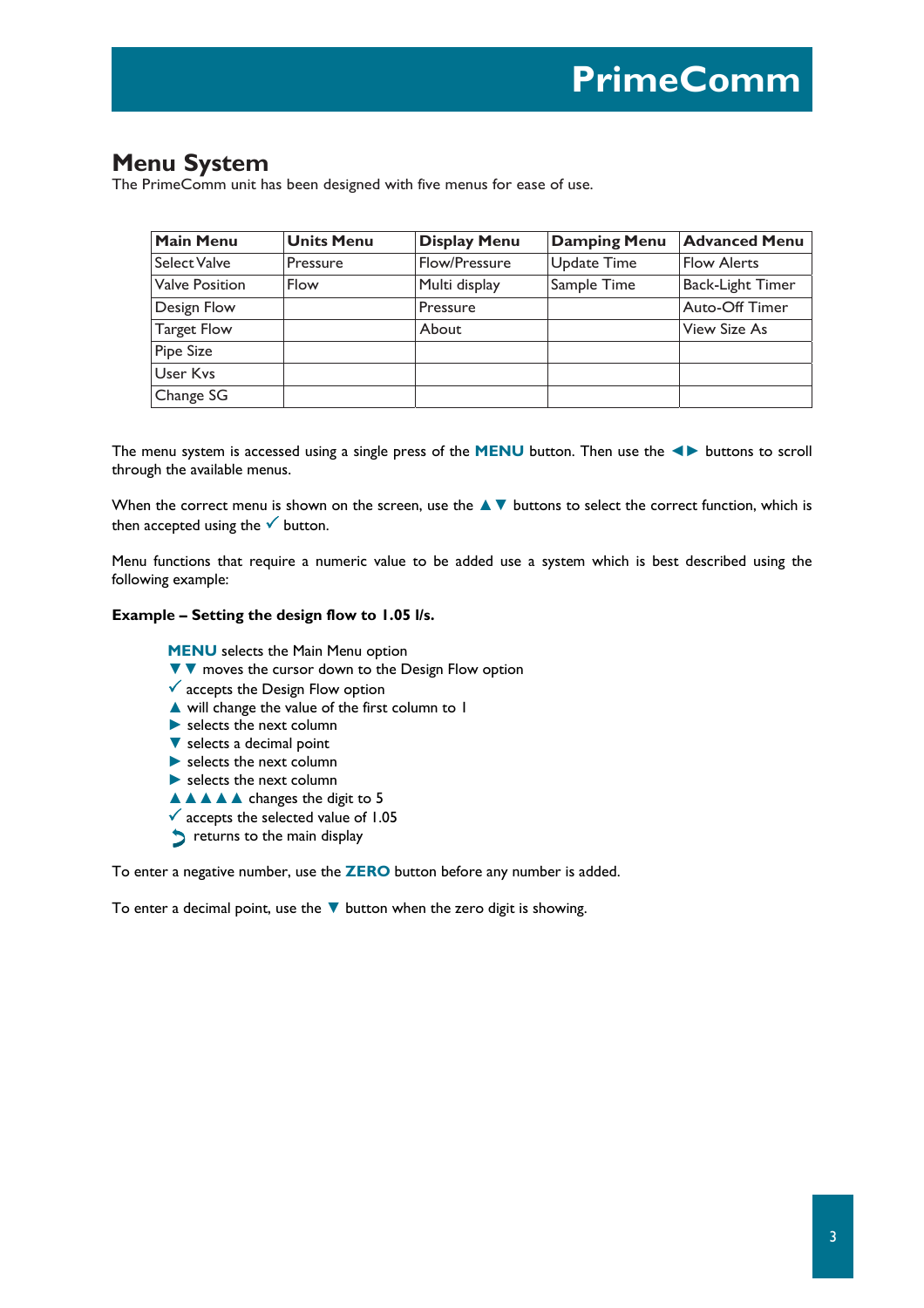

## MAIN MENU

There are seven options within the MAIN menu.

| <b>MAIN</b>           |  |
|-----------------------|--|
| <b>SELECT VALVE</b>   |  |
| <b>VALVE POSITION</b> |  |
| <b>DESIGN FLOW</b>    |  |
| <b>TARGET FLOW</b>    |  |
| <b>PIPE SIZE</b>      |  |
| <b>USER Kys</b>       |  |
| <b>CHANGE SG</b>      |  |

### *Select Valve*

To select the manufacturer, use the ◄► buttons. To select the valve type, the valve fig. no. and the valve size, use the ▲▼ buttons followed by the ◄► buttons for individual selections.

## Important: Select **all** items on screen before using the  $\checkmark$  button to accept them.

| $\div$ Valve maker |  |
|--------------------|--|
| <b>Valve Type</b>  |  |
| Valve Fig. No.     |  |
| <b>Valve Size</b>  |  |
|                    |  |

#### *Valve Position (handwheel position)*

When variable orifice valves are being measured, the handwheel position must be entered so that the correct value of Kvs is used for the derivation of the flowrate.



The screen shows the maximum and minimum recommended positions for the valve. The minimum position shown ensures that the valve maintains reasonable accuracy.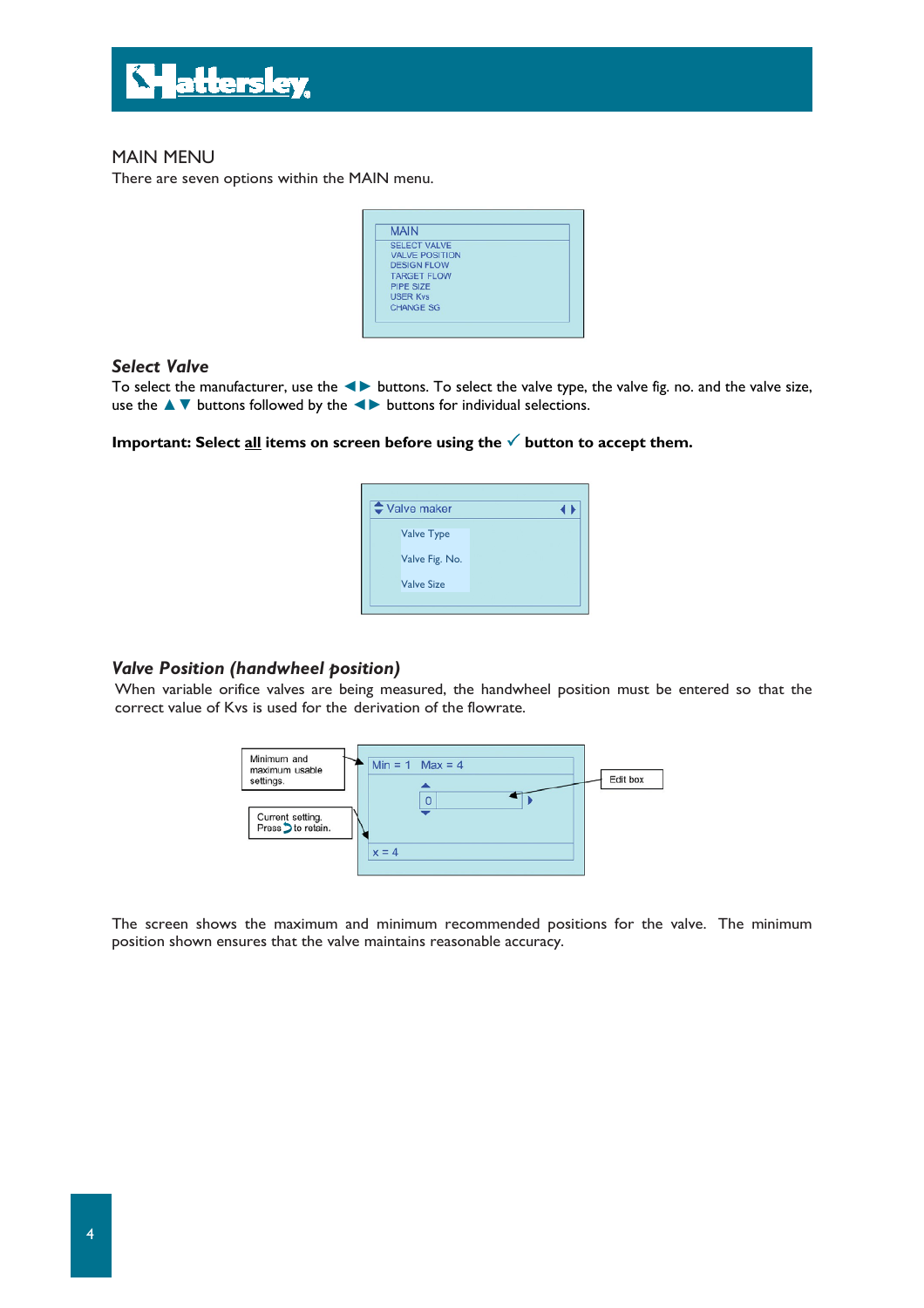## *Design Flow*

The design flow for the selected valve can be edited in this screen.



When a value is entered, the actual flow will be calculated as a percentage of the design flow and will be displayed on the Multi Display in the design flow box. Design flow can be entered in any of the units selectable in the Units Menu.

#### *Target Flow*

The target flow for the selected valve can be edited in this screen.



When a value is entered, it will be displayed on the main display in the target flow box. Target flow must be entered as a percentage and is generally derived when carrying out proportional balancing. Typically, the value used will be the same as the calculated design flow percentage on the index circuit. Balancing to 100% target on subsequent valves will ensure that valves adjacent to the index valve are balanced.

## *Pipe Size*



Pipe size is entered if the user wishes to use the meter to establish the velocity in the pipe.

To display velocity, choose a velocity unit from the Units Menu.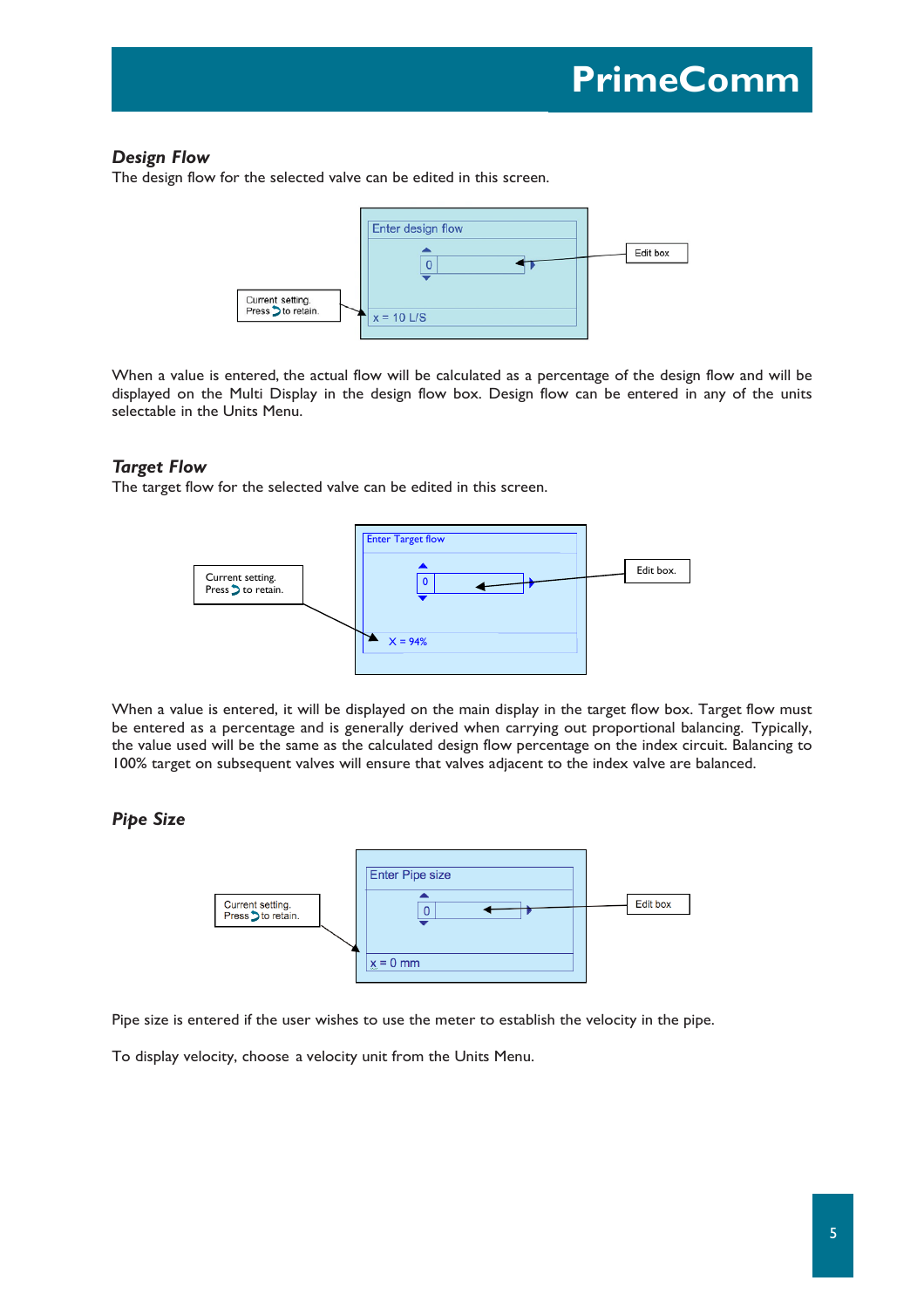

## *User Kvs*

This screen allows for the user to enter the Kvs value of a valve which is not listed in the database of valves. When a Kvs is required for a variable orifice device, please remember that Kvs values will be different at different handwheel positions.



## *Change SG (specific gravity)*

This screen allows the user to enter the value of the specific gravity of the line fluid. Typically, this would be used when glycol (or similar) is being used in the system.



Note: when an SG is set to a value other than 1.0, an advisory note is shown at the top of the screen.

## **UNITS MENU**

This screen gives the user the option of selecting the preferred units for display on the PrimeComm.



Use the  $\blacktriangle\blacktriangledown$  buttons to select an option, followed by the  $\blacktriangle$  button to accept it.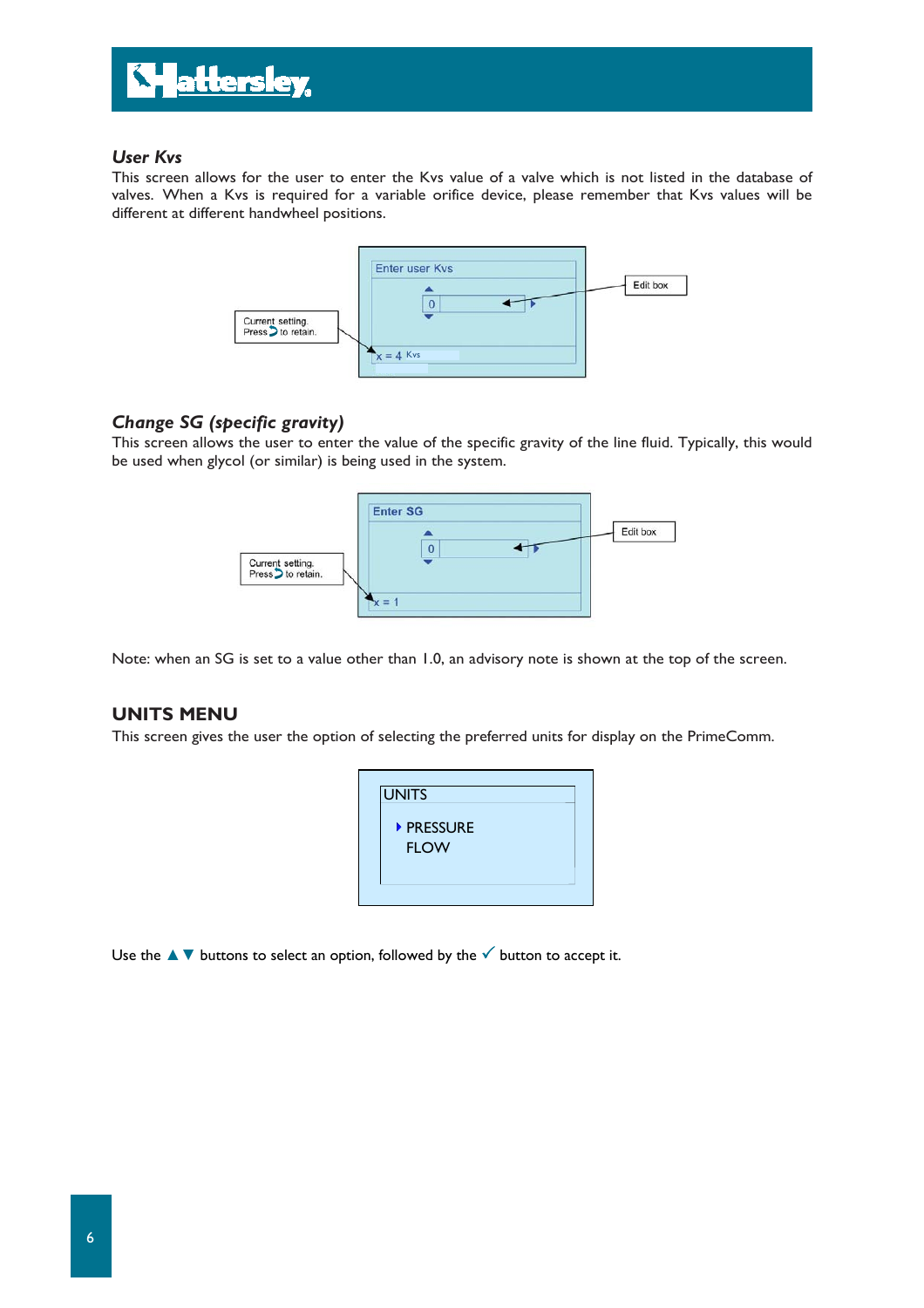### *Pressure*

This screen will display differential pressure units. The ► button will change the displayed units to kPa, psi, bar, cmH<sub>2</sub>O, IWGA (inches water gauge), Ft HD (feet head) or Pa. Use the **V** button to accept.



### *Flow*

This screen will display volume flow units. The ► button will change the units through l/s, l /m, l/h, USGPM, UKGPM,  $m^3/h$ ,  $m^3/m$  or  $m^3/s$ . Use the  $\checkmark$  button to accept.



### **Note: Velocity units are available: m/s (metres per second) and f/s (feet per second)**

In order to display the current velocity in the system being measured it will be necessary to select the following:

- 1. The valve being measured (Main Menu >> Select Valve)
- 2. The pipe size (Main Menu >> Pipe Size)
- 3. The velocity units (Units Menu >> Flow)

## **DISPLAY MENU**

There are four options within the Display menu.

| <b>FLOW/PRESSURE</b><br><b>MULTI DISPLAY</b><br><b>PRESSURE</b><br><b>ABOUT</b> | <b>DISPLAY</b> |  |
|---------------------------------------------------------------------------------|----------------|--|
|                                                                                 |                |  |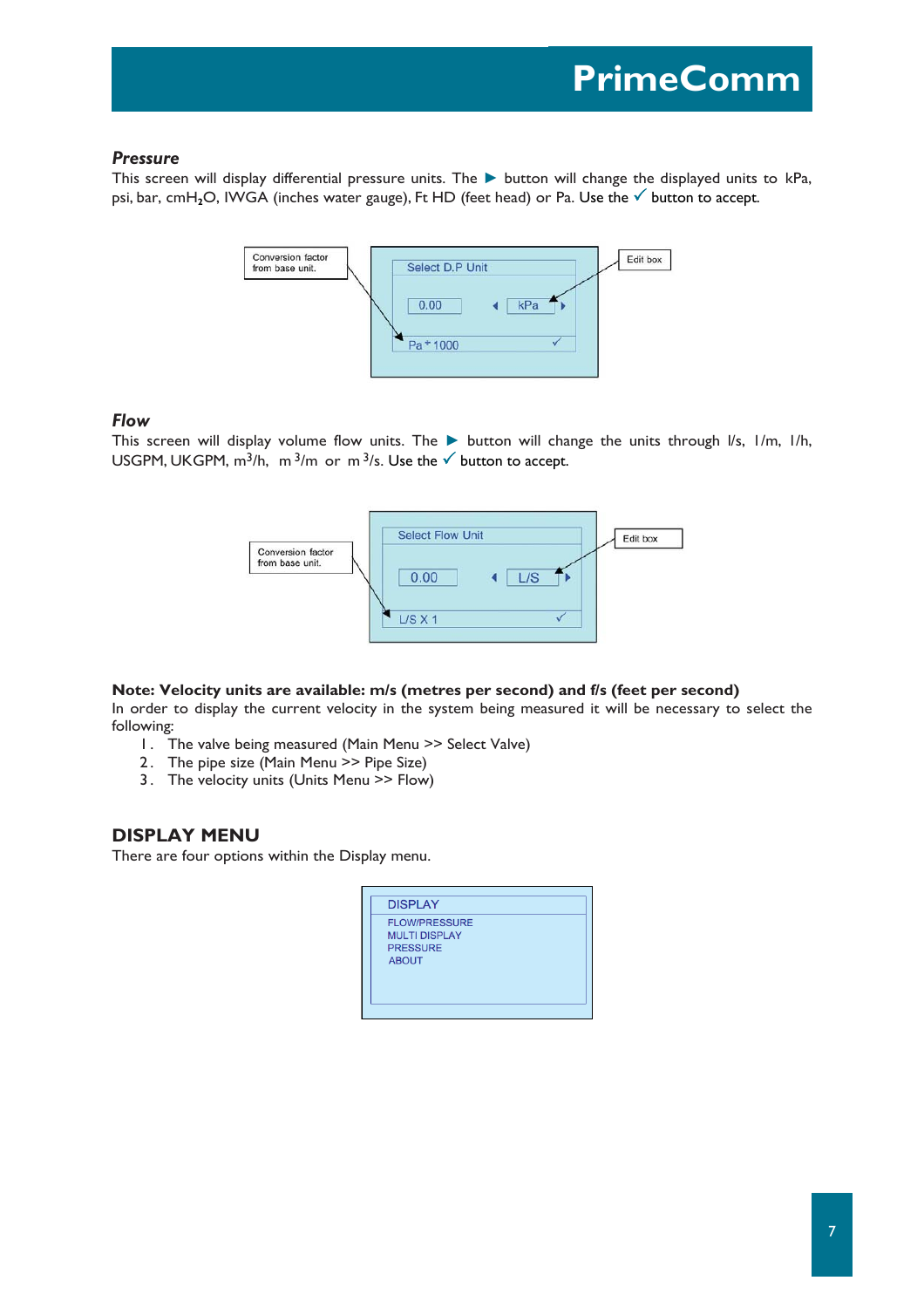## *Flow/Pressure Display when a fixed / variable orifice valve is selected*

The Flow/Pressure display is designed for most general commissioning purposes.



The type of valve selected (fixed or variable) is shown as a schematic symbol, with handwheel and Kvs data in accordance with the selected valve.

The differential pressure and flow are displayed and continuously updated according to the signals being received from the valve being measured.

#### *Flow/Pressure Display when an automatic balancing valve is selected*



If the design differential pressure is not met, the message LOW FLOW will be displayed. If the design differential pressure is met, the message will be FLOW OK.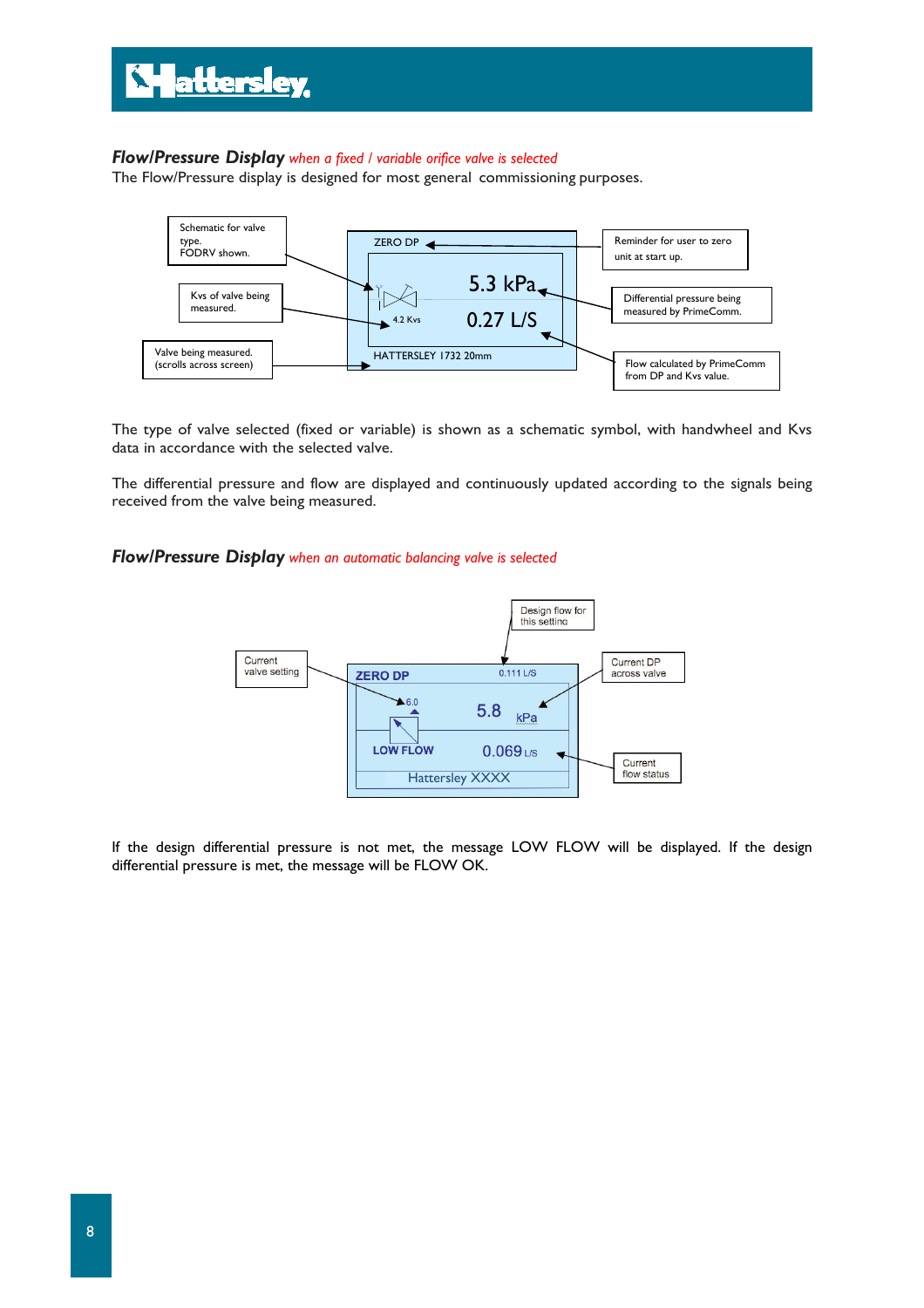#### *Multi Display when a fixed / variable orifice valve is selected*

For commissioning engineers wishing to carry out commissioning using design and target flow, the Multi Display can be selected.

The Multi Display is the most appropriate display when variable orifice valves are being measured.



Design flow and target flow are displayed. If the values for these parameters are set to zero, a series of dashes are displayed. The measuring valve selected is described in the scrolling bar at the base of the screen.

When variable orifice balancing valves are selected and the design and target flow have been entered, the PrimeComm automatically uses the predictive handwheel position and displays this above the design or target flow in their respective boxes on the screen. When the valve has been adjusted to the predicted position, use the **◄►** buttons to adjust the handwheel setting.

Note: the design flow and target flow could be different values, so it is important to use the correct navigation button.

The predictive process is iterative due to the unknown valve authority in the circuit, so it will be necessary to use this feature more than once.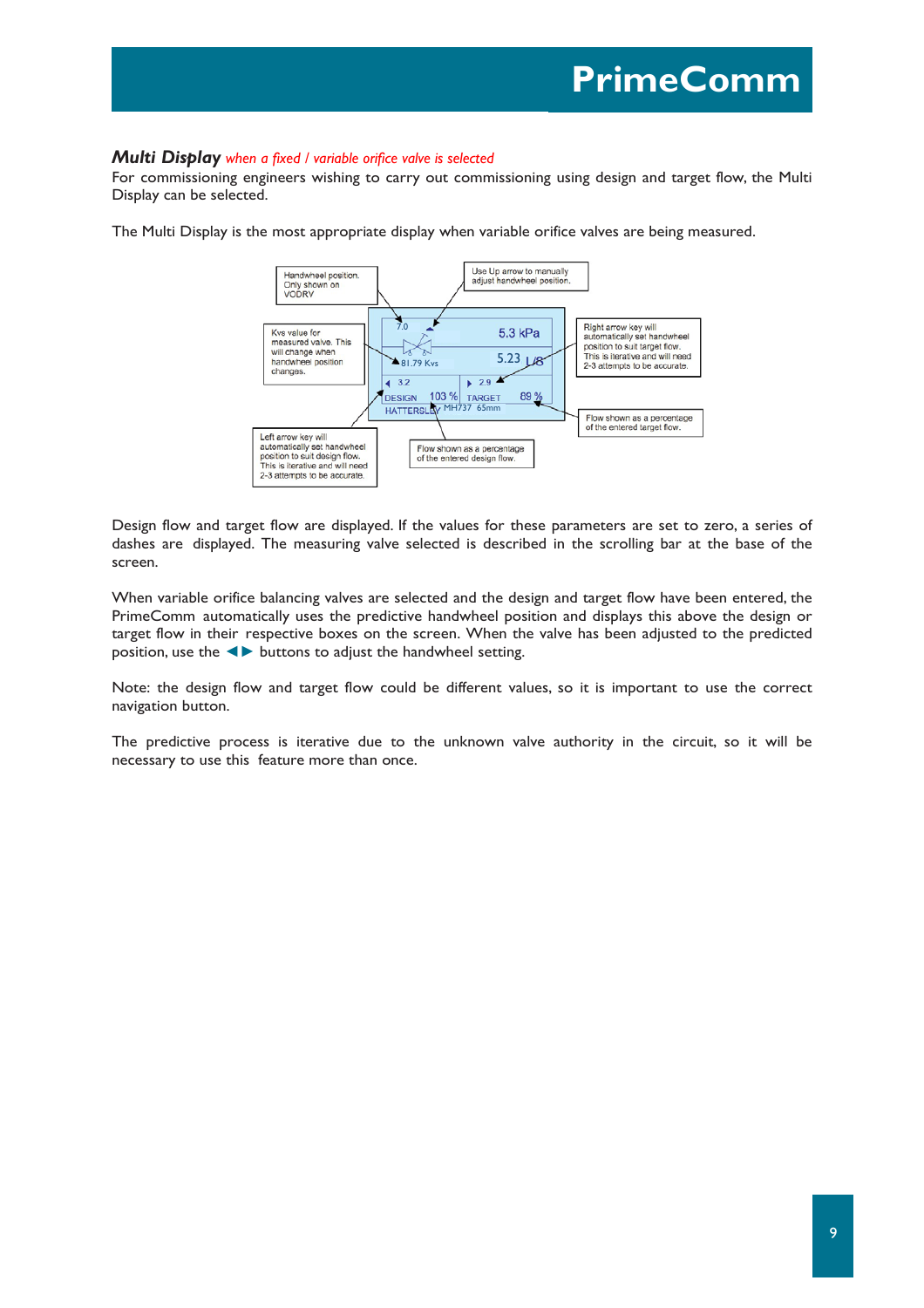#### *Multi Display when an automatic balancing valve is selected*

The PrimeComm unit has the ability to display variables associated with automatic balancing valves. The valve shown is an externally adjustable type.

If a valve is selected that is not adjustable (either internally or externally), the setting tab is not shown on the valve image.



The design flow for any automatic flow controller will be achieved if the differential pressure across the valve reaches the design value. Each automatic balancing valve (and each setting for the valve) will possibly have a different design DP and the PrimeComm unit has the ability to hold the design DP for each valve/setting.

Many of the automatic balancing valves programmed into the PrimeComm have their actual characteristic in the database. The level of differential pressure across the valve will determine which data is used. Generally, with automatic valves there is a slight fall in flow when the DP reaches high values. This fact is true for most automatic valves but, normally, the fall in flow is within the stated tolerance for the valve.

When the PrimeComm is adjusted to select the correct valve/setting, the design flow is displayed within the valve image. If the DP is not sufficient to create correct flow conditions, the box above the inlet pipe to the valve will display an *up* arrow and a value indicating that the DP will need to be increased to achieve the design flow. The value displayed is the design DP less the actual DP.

In the event of the actual DP being higher than the design DP, the box will display a *down* arrow and a DP value that suggests a reduction in actual DP. On an index circuit this would suggest that the pump speed could be decreased to achieve the correct DP value.

If the design flow is not met, the message LOW FLOW will be displayed. If the design flow is met then the message displayed is FLOW OK.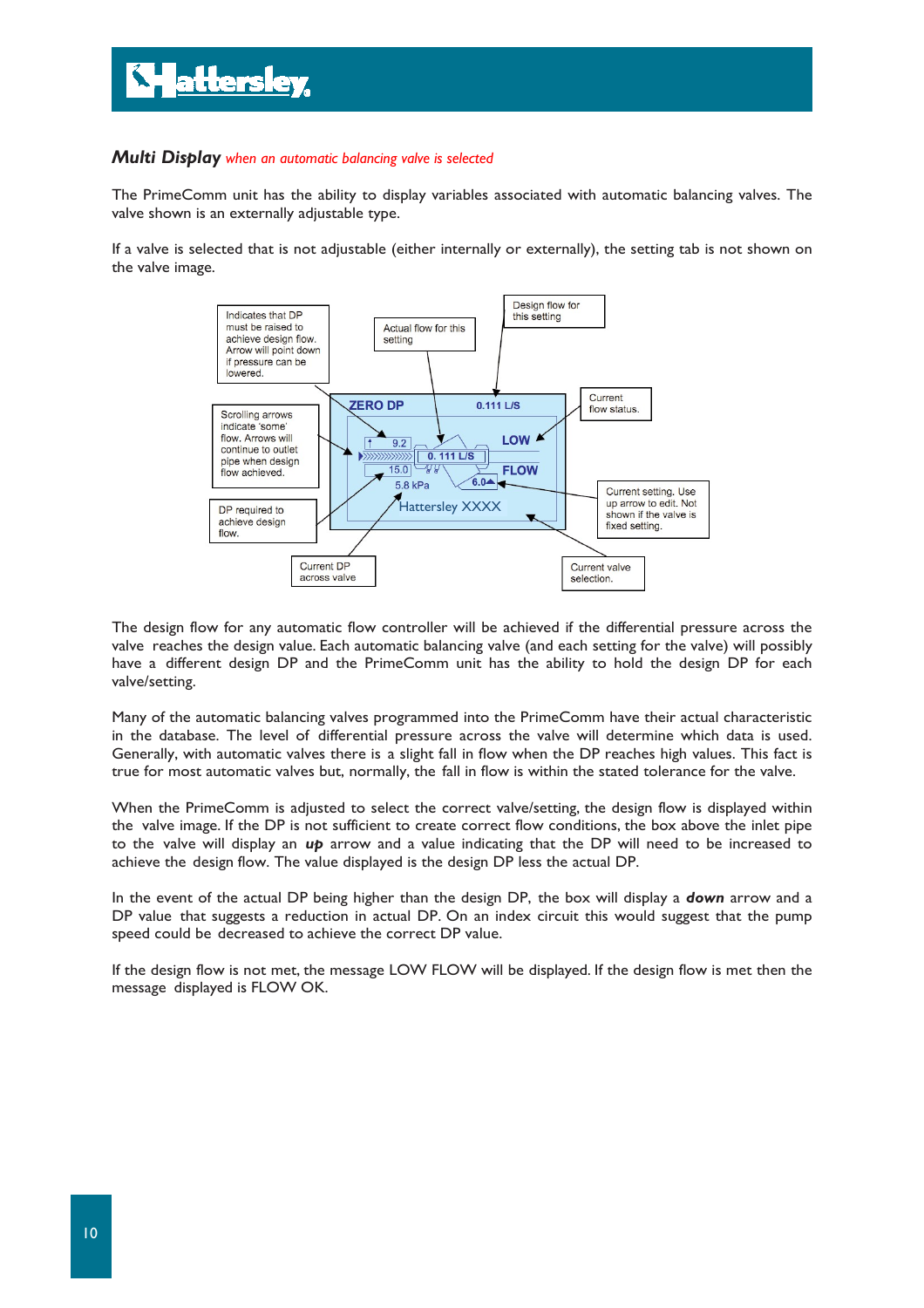### *Pressure Display*

The differential pressure is displayed in large text. This screen is useful for users wishing to use the PrimeComm as a simple manometer.



#### *About*

The 'About' screen gives the unique serial number of the unit plus the unit's firmware version.



## **DAMPING MENU**

Use the  $\blacktriangle \blacktriangledown$  buttons to select an option, followed by the  $\blacktriangledown$  button to accept it.



## *Update Time*

This screen allows the user to change the apparent sensitivity of the PrimeComm unit.

The value can be adjusted by the user to increase or decrease the time delay between each screen update. If the time is short, the screen updates often. A long update time will give the appearance of a steadier reading.



Use the ▲▼ buttons for coarse adjustment and the **◄►** buttons for fine adjustment. A typical setting would be 1 second. Note: increase this time on an unstable system.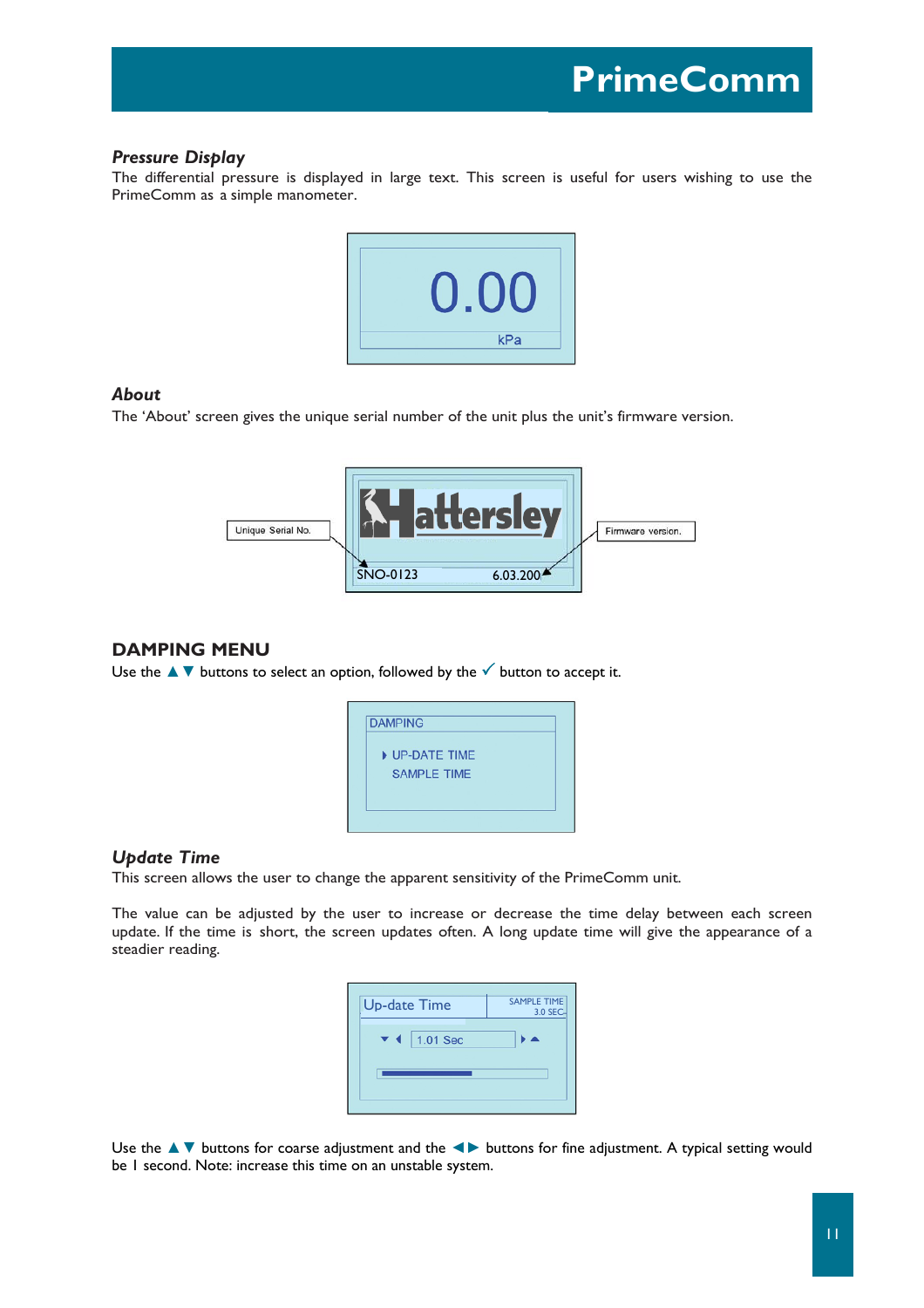

### *Sample time*

This screen allows the user to change the period over which the readings are averaged.

| Sample time    |  |
|----------------|--|
| 3.0 Sec<br>′ ∢ |  |
|                |  |

Use the ▲▼ buttons for coarse adjustment and the **◄►** buttons for fine adjustment. A typical setting would be 3 seconds.

This value can be edited up to a maximum of 11 seconds and it represents the base time over which the readings are taken for the rolling average system. A typical time of 3 seconds allows a large number of readings to be taken before the mean calculation is made.

The averaging system continues to use 3 seconds of measured values, but on a rolling average basis. Increasing the sample time will make the screen appear to update slower, but with a more stable reading.

## **ADVANCED MENU**

#### *Flow Alerts*

Flow alerts can be switched between Enabled and Disabled. The alerts relate to the flow through the selected valve. "High Flow" and "Low Flow" mean that the measured flow is outside the range normally expected in the valve.

![](_page_11_Picture_10.jpeg)

When working on unstable systems or systems that have little regulation, the alerts can sometimes impede commissioning operations and, in these circumstances, they should be temporarily Disabled.

#### *Back-Light Timer*

The Back-Light Timer sets the period of time that the Back-Light remains on. Pressing any key will reactivate it. Setting the light to a short time will preserve battery life.

![](_page_11_Figure_14.jpeg)

Use the  $\blacktriangle\blacktriangledown$  buttons to select an option, followed by the  $\blacktriangledown$  button to accept it.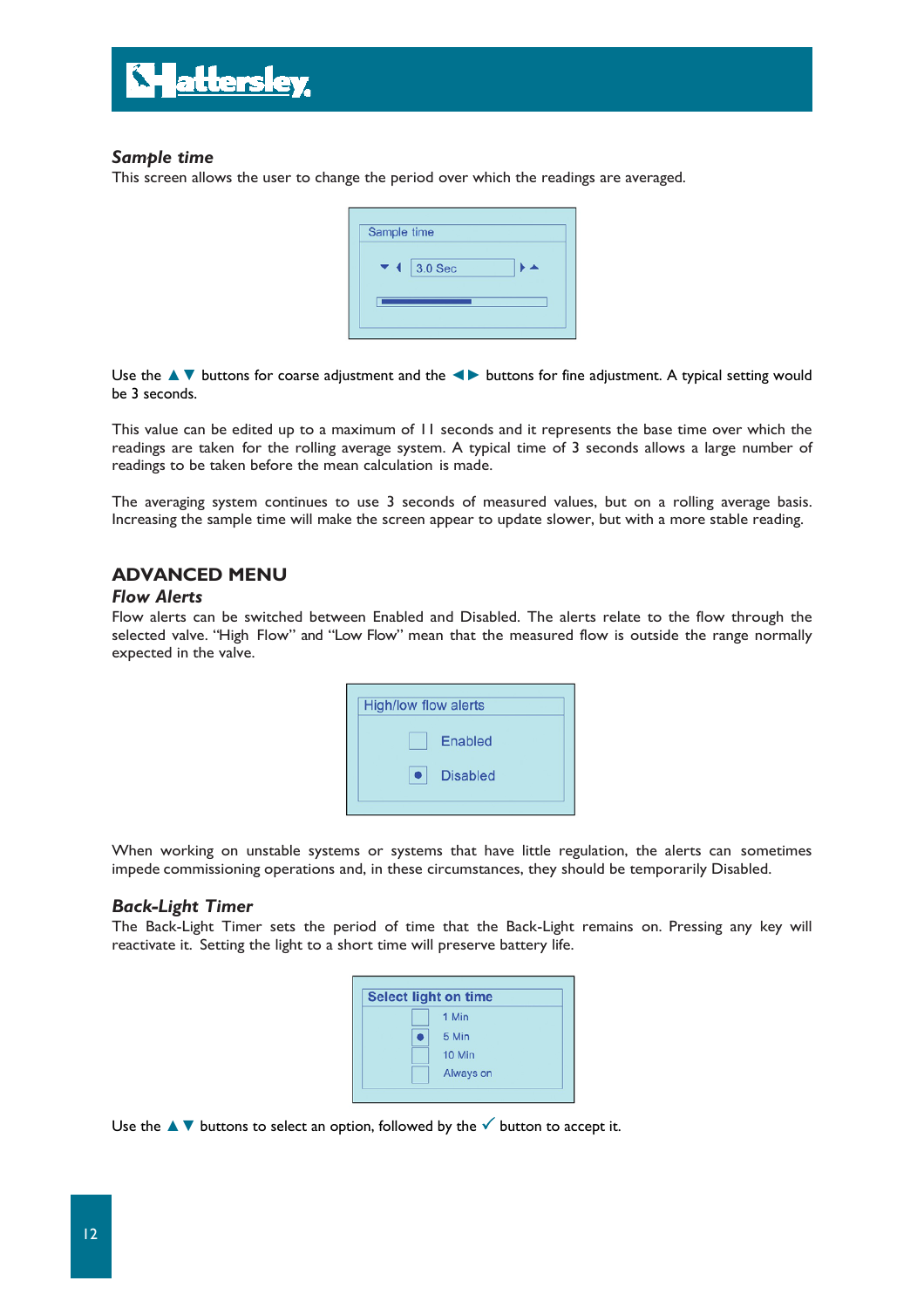## *Auto-Off Timer*

The Auto-Off Timer sets the time the unit remains on. Setting the time to a short time will preserve battery life.

| Select auto off time |  |           |  |  |  |  |
|----------------------|--|-----------|--|--|--|--|
|                      |  | 1 Min     |  |  |  |  |
|                      |  | 5 Min     |  |  |  |  |
|                      |  | 10 Min    |  |  |  |  |
|                      |  | Always on |  |  |  |  |
|                      |  |           |  |  |  |  |

Use the  $\blacktriangle \blacktriangledown$  buttons to select an option, followed by the  $\blacktriangledown$  button to accept it.

#### *View Size As*

This screen allows the user to select the preferred units for selecting valve size. The default unit is millimetres.

| View size as     |  |
|------------------|--|
| <b>MM</b>        |  |
| $\bullet$ Inches |  |
|                  |  |

Use the  $\blacktriangle$   $\blacktriangledown$  buttons to select an option, followed by the  $\blacktriangledown$  button to accept it.

#### **Quick Valve**

This display allows the user to save the data from the current valve to a storage location on the PrimeComm. To use this feature, press the  $\checkmark$  button whilst viewing any of the display screens.

![](_page_12_Figure_11.jpeg)

There are 100 storage locations available: arranged in ten groups, each of up to ten valves. The group number can be selected using the ▲▼ buttons and the valve number can be selected using the **◄►** buttons.

The **MENU** button gives the user the SAVE or DELETE options. If the screen is black, a valve is already in the location. However, if the screen is white it is possible to load a valve to this location.

| Group 1 Valve 1 |                       |
|-----------------|-----------------------|
| I Load          | $\triangleright$ Save |
| Clear           | $\nabla$ Exit         |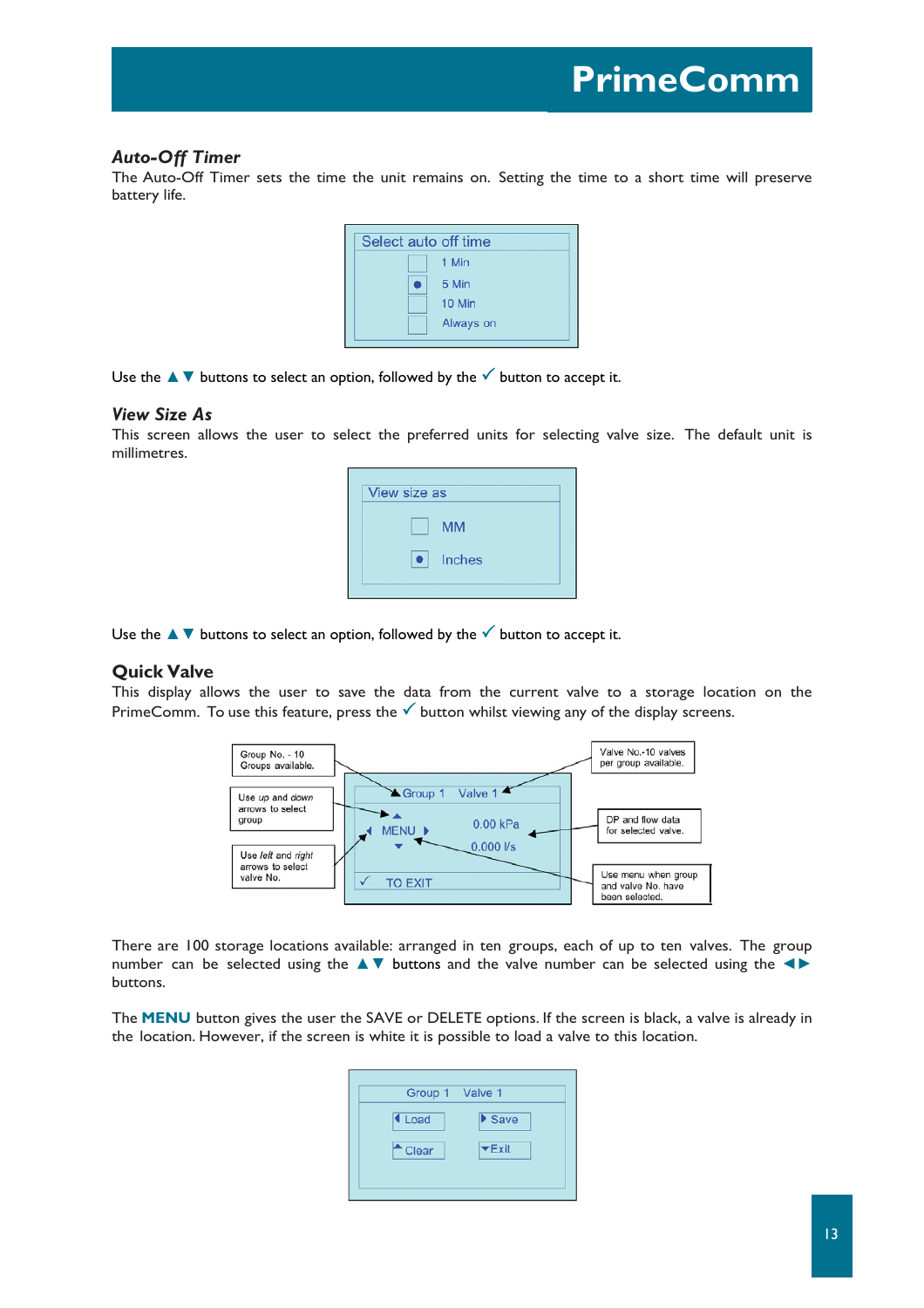Using the **SAVE** command will overwrite the location with the current valve data.

The Quick Valve feature allows the user to save the selected valve to a memory location which is quickly accessible without having to use the 'Select Valve' option. The purpose of this is to reduce time when commissioning a system with, for example, three different types of valve. The three types of valve can be saved to the Quick Valve memory including the design flow designated for that valve. When recalled, the valve will be loaded to the unit including the design flow.

Follow the on-screen instructions to save the current selection or delete the existing saved valve.

An additional use for this feature is the ability for the user to save the commissioned data for up to 100 valves for later reference when producing a commissioning report.

When the data for the selected valve has been saved, the following screen appears:

![](_page_13_Figure_6.jpeg)

The example shown is for a variable orifice double-regulating valve. All other valve types have a simpler screen.

When using automatic balancing valves, the procedure for using 'Quick Valve' is the same as for traditional balancing valves but the screen showing saved data is different as shown below.

![](_page_13_Figure_9.jpeg)

The above example shows that the actual DP is greater than the design DP and so the flow status is displayed as FLOW OK.

Further options for saving valve data are available if PcomPRO Project Application Software is purchased with the PrimeComm unit. PcomPRO gives the user the option of preparing a 'project' on a computer prior to commissioning the system. The data from the commissioning process can be saved to the PrimeComm unit for later use.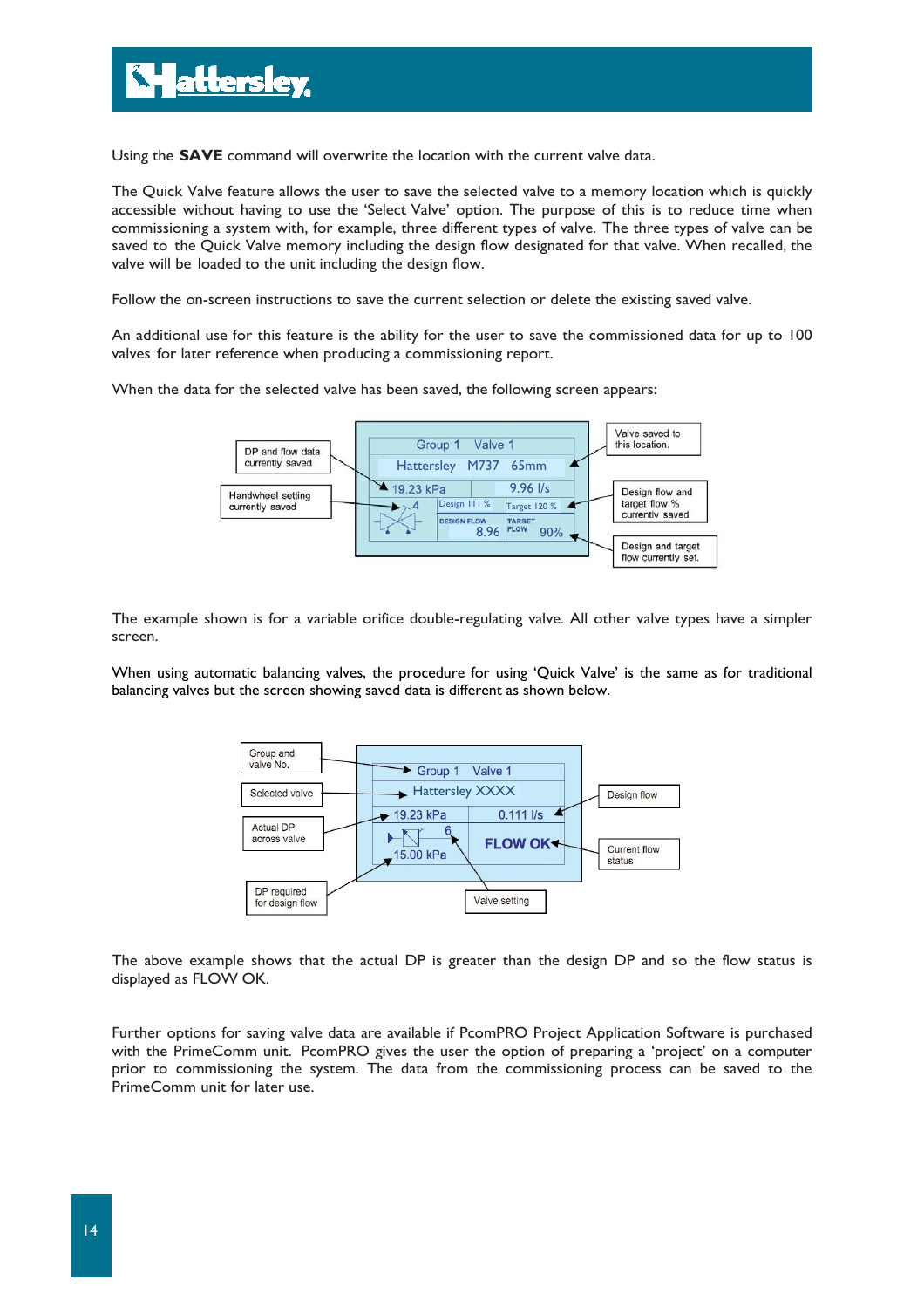## **Spares and Accessories**

Connection tubes. Binder-style adaptors. Mechseal-style adaptors. Temperature gauges. Pressure gauges. Replacement strainers. Carrycases. Replacement Hex Keys

Please 'Contact Us' for further information and options.

## **Technical Specification**

### **Measurement Range/Accuracy**

0.5-200 kPa Differential Measurement. 10 bar Maximum Static Pressure.

0.5 to 10 kPa, Accuracy =  $+/$ - 0.1 kPa. 10 to 200 kPa, Accuracy  $= +/- 1.0\%$  Reading.

### **Effective Operating Time**

20 hours with standard Alkaline PP3 battery.

## **Calibration**

Factory calibration is carried out in controlled conditions, using calibration equipment which is traceable to National Standards.

Generally, it is recommended that PrimeComm handsets are serviced and calibrated annually. However, this is not a fixed period and more frequent service intervals may be necessary for extremely high-use meters or for meters which are regularly used on very dirty systems or on systems that contain high concentrations of cleaning agents / treatments.

#### **Valve Database**

The PrimeComm unit is pre-programmed with more than 4500 valves in its database.

*Please note: whilst every effort is made to ensure that the valve data contained within the PrimeComm is correct, valve manufacturers invariably reserve the right to modify their products, without notice, and so Hattersley cannot be held responsible for any inaccuracies or omissions. The user is advised to check the performance data (Kvs values) of specific valves prior to use.* 

## **User Interface**

The PrimeComm unit is fitted with a memory card for holding data. There is not normally any reason for accessing the data on this card. Contact Hattersley for more information if valve data is to be updated as there are some important procedures to be followed to edit the data correctly.